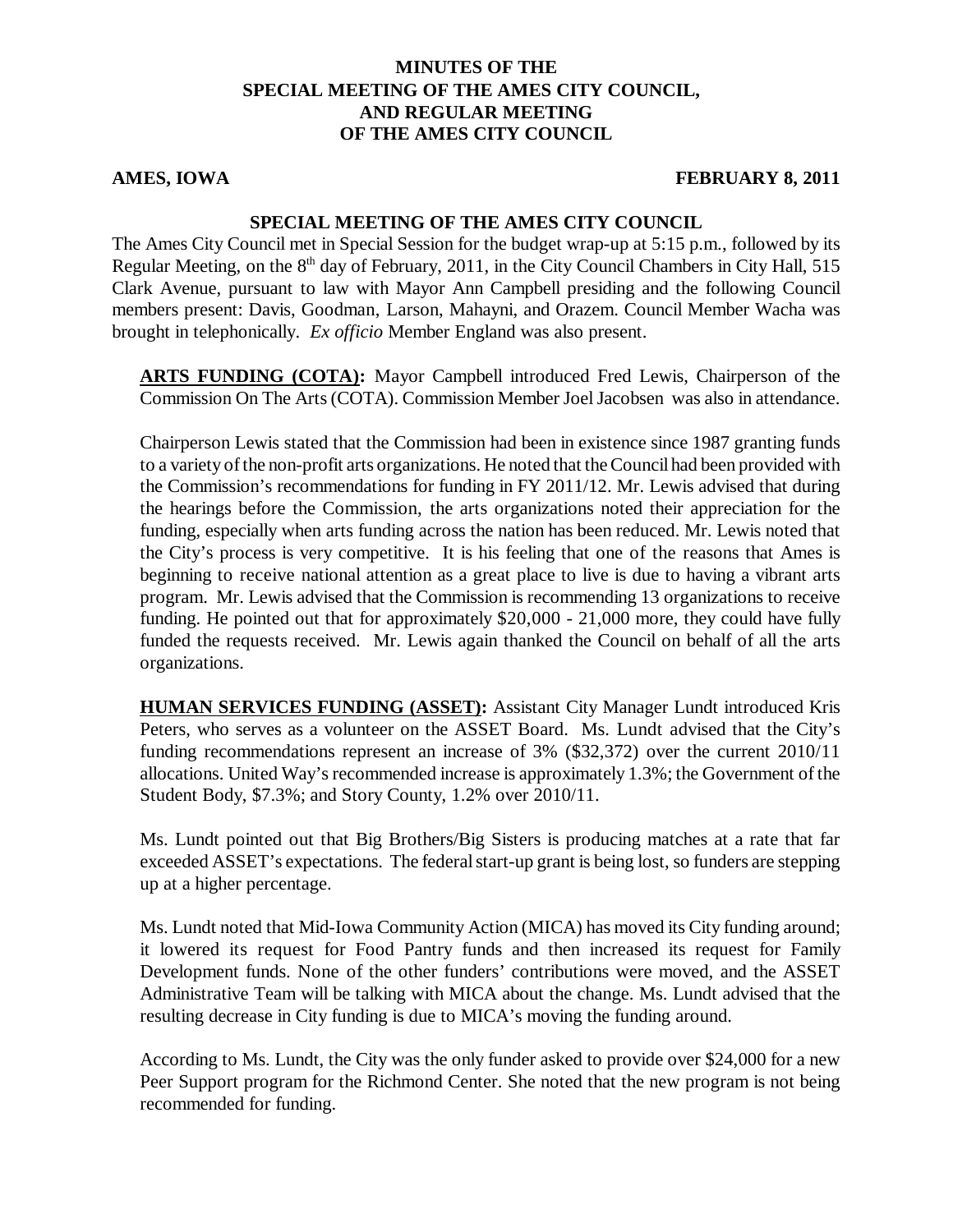A new request is for the University Community Childcare's Comfort Zone, which is a program that will provide childcare for mildly ill children. The City's recommended funding is \$500.

Council Member Orazem asked if the roles were well-defined among Big Brothers/Big Sisters, Youth and Shelter Services (YSS), and the Boys and Girls Club so they complement one another, rather than compete. Ms. Lundt described the differences in services performed. She noted that there may appear to be some redundancies in service areas; however, based on the data submitted, that redundancy is needed to offer a choice to the person needing the service or because of the number of participants.

Council Member Larson pointed out that the City contributes \$5,000 to the Volunteer Center for volunteer management. He asked if it was related to the AmeriCorps relationship or United Ames. Ms. Lundt advised that the City's monies go to train volunteers, who spend time assisting the other human service agencies and the arts and also to train students for volunteer work in the community, e.g., disaster response. She also stated that United Ames will be making a presentation to the ASSET Administrative Team some time in Spring 2011.

It was reported by Ms. Lundt that the grant request for planning funds in the amount of a little over \$30,000 (regarding mental health services in Story County) was submitted to the Department of Justice.

Ms. Lundt advised that there will be a Special ASSET Meeting held on February 23, 2011, at 5:00 p.m. at the Story County Community Life building to discuss the ongoing operations of the Richmond Center. The Richmond Center audit has not yet been received, which is crucial to know how the agency is doing in its efforts at financial stability. Ms. Lundt noted that Community and Family Resources is putting a lot of resources into assisting the Richmond Center. At the inquiry of Council Member Goodman, Ms. Lundt advised that Story County has contracts with other mental health providers, e.g., Fort Dodge, Marshalltown.

**Summary of Local Option Tax Revenue and Funding.**. In response to the City Council's request, Finance Director Duane Pitcher gave a summary of notable trends in the Local Option Tax revenue and funding since FY 2001/02. Average revenues and expenditures looking forward five years (the term of the 2011-16 CIP) using a 2% growth in revenue, the proposed CIP, and a 3% expenditure growth rate in arts and human services were presented.

According to Mr. Pitcher, as in the prior ten years, the average rate of expenditures exceeds the average revenue, but by a higher amount. By year five of the CIP, the City will be down to the reserve amount of the LOT Fund and not be able to continue at the same rate unless revenue improves or the rate of increase in expenditures slows. It was also noted that funding for outside requests that are approved and not matched by additional revenue will reduce the fund balance and ability to fund future programs. Mr. Pitcher recalled that the City Council has asked about consideration of an additional amount that may be allocated to fund requests from groups outside the ASSET or COTA processes. In answer to that, he said that current projections indicate that little or no funding will be available for other requests without considering the possibility of reducing future funding for the CIP or arts and human services.

Council Member Orazem pointed out that the demands on human service agencies are getting greater. City Manager Schainker noted that it was initially intended to provide funding to many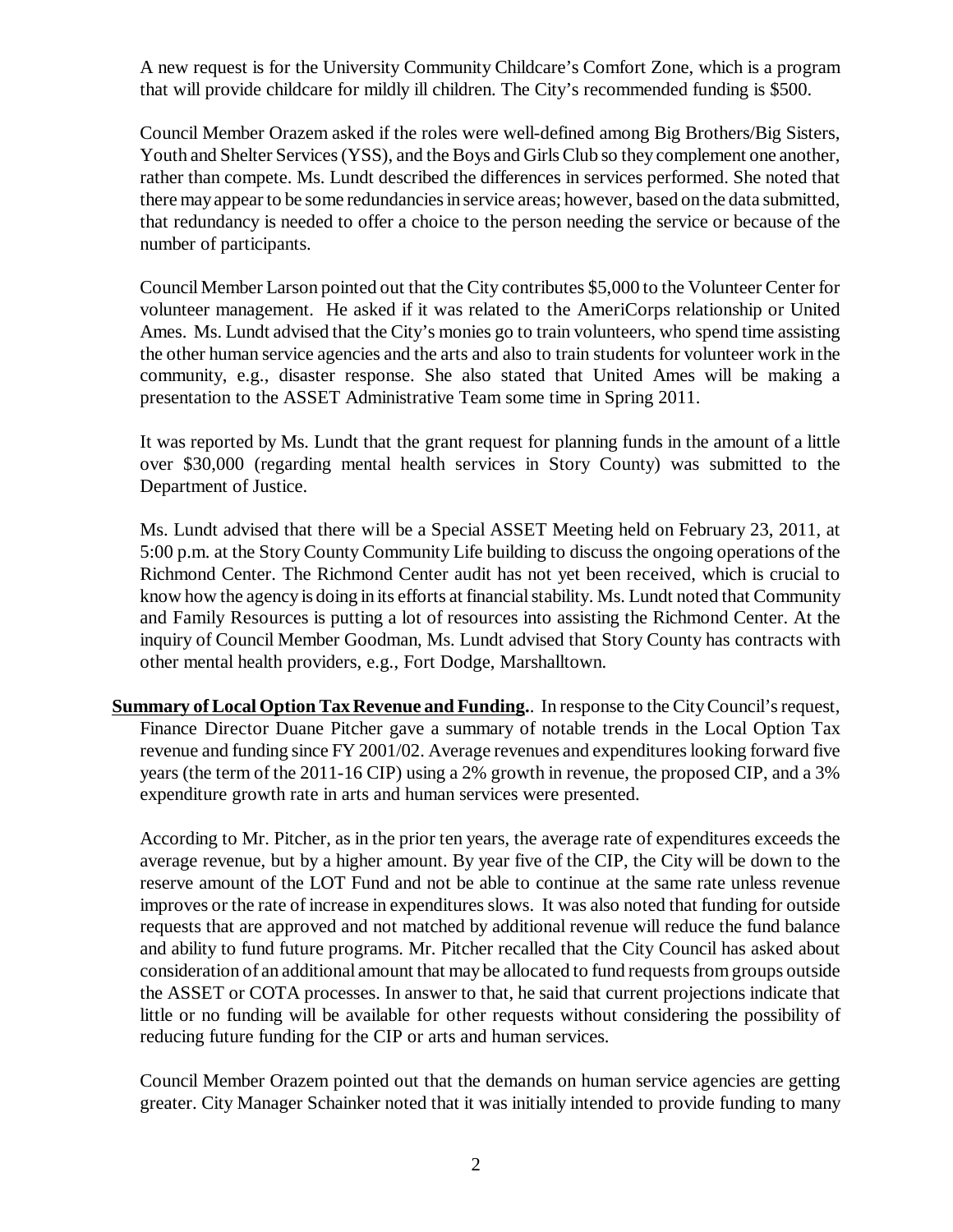of the organizations on a one-time basis. It was not intended to continue to fund ongoing operations, but that is what is happening. Mr. Schainker stated that the City currently has a strong fund balance, which affords the Council time to respond to changes in funding.

Council Member Larson pointed out that 60% of the LOT already goes for property tax relief. To remain true to the intent of the referendum, the amount allocated for CIP projects might have to be reduced; otherwise, arts and human services' funding would need to be reduced.

Mr. Pitcher noted that expansion of the City's retail base that increases the average rate of increase in LOT revenue by 4% would have a dramatic effect on the Council's ability to fund requests from outside groups. If a 2% increase in LOT revenue is realized, things would remain fairly the same.

**PUBLIC ART COMMISSION (PAC):** Sam Stagg, Chairperson, brought the Council's attention to a new request from the PAC to carry-over \$600 from 2009/10 to 2010/11. He also presented a funding request in the amount of \$30,000 for FY 2011/12. Mr. Stagg stated that some of the individual committee's numbers shift, that that is the same base amount requested in FY 2010/11.

Mr. Stagg told the Council that Peter Irniq, an artist from Canada, is the next visiting artist who will be coming to Ames next fall. At the request of Mayor Campbell, he also updated the Council on the status of the private fund-raising effort to fund the City Auditorium artwork.

Discussion ensued about the deterioration of the sculpture at Ada Hayden Heritage Park. Assistant City Manager Bob Kindred advised that the Parks and Recreation Department is charged with maintenance of the sculpture.

**AMES INTERNATIONAL PARTNER CITIES ASSOCIATION, INC., (AIPCA) FUNDING:** Judy Kemp, Vice-President of AIPCA, highlighted the activities of the AIPCA over the past year. She requested \$3,000 for the AIPCA for FY 2011/12. It is anticipated that the City will host the Koshu adult delegation in May 2011. The Ames Youth Delegation plan to visit Koshu in June 2011.

**HISTORIC PRESERVATION COMMISSION:** Gloria Betcher, Chairperson of the Ames Historic Preservation Commission (HPC), presented a request for an amendment to the FY 2010/11 in the amount of \$9,410 to address the unfunded National Register process for the Ames Public Library, Phase II of the National Register Nomination of Downtown, and required training for HPC members. Ms. Betcher brought the Council's attention to Appendix I of the Commission's written request, which showed its goals, objectives, and action steps. She indicated that all funding requests are in keeping with those goals.

Ms. Betcher noted an error on Page 3 of the Commission's written request: the correct amount is \$785 for the estimated cost of training for FY 2010/11.

The HPC's budget allocation of \$52,600 for FY 2011/12 was also presented, as follows:

\$19,300 for Phase III of the National Register Nomination for Downtown \$30,000 for revision of Chapter 31 of the *Ames Municipal Code*

.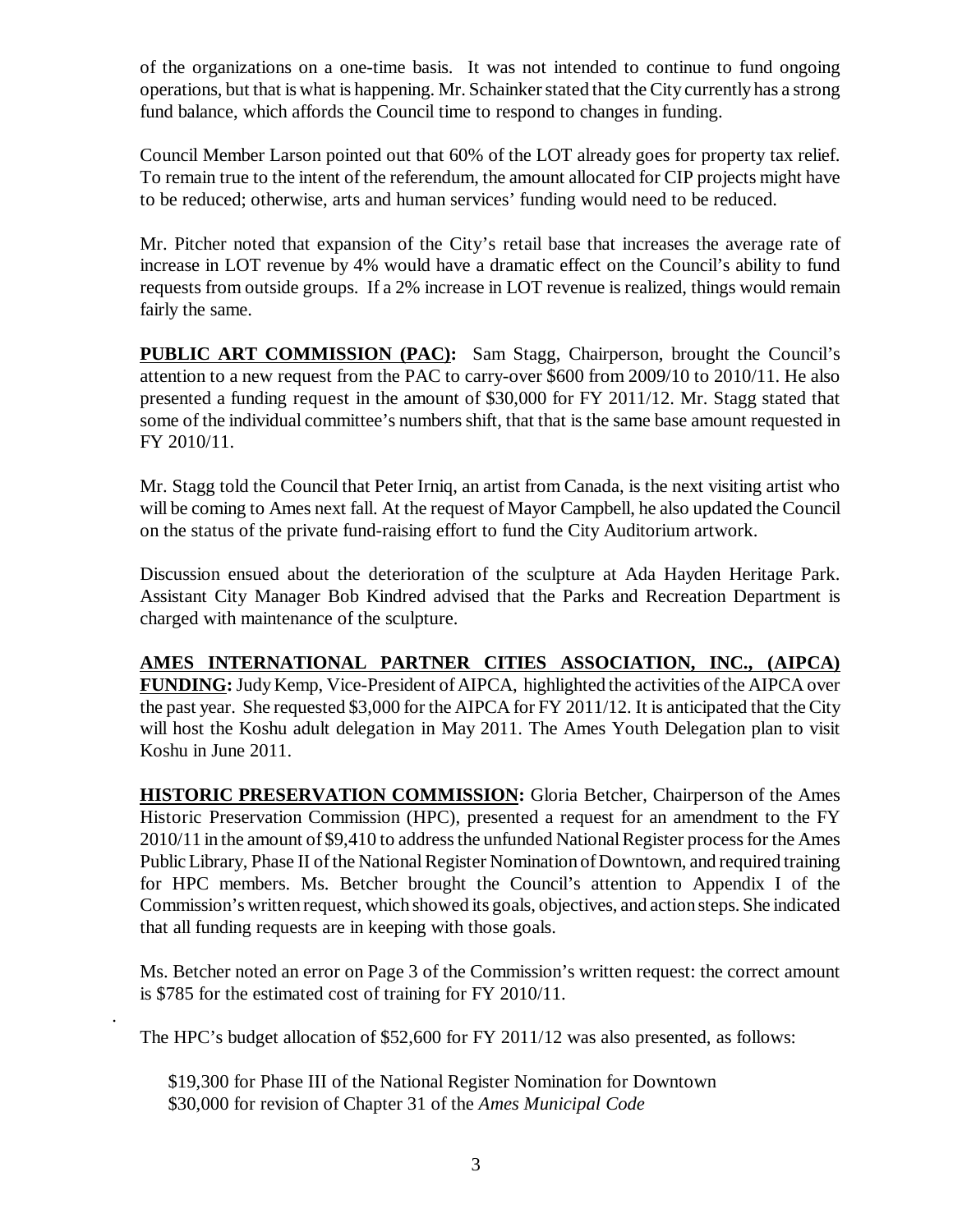#### \$2,300 for Commissioner training at the NTHP National Preservation Conference \$1,000 for educational programs, including neighborhood tours, HPC awards

After Ms. Betcher noted that the building owners would reap the benefits from the National Register Nomination, Council Member Larson suggested that the Downtown building/business owners partner with the MSCD in assuming some of the costs of Phase III of the National Register Nomination. Ms. Betcher explained that she would not be in favor of the building owners being responsible for those costs. She said that she was speaking her personal opinion only as she had not discussed that with the other Commission members. Council Member Goodman suggested that it might be possible to take some of the funding from the Downtown Facade Grant towards this endeavor.

At the inquiry of Mayor Campbell, Planning and Housing Director Steve Osguthorpe advised that \$1,000 had been included in his department budget for the minimal requirement of training for the Commission members. Ms. Betcher explained that the \$2,300 being requested in FY 2011/12 was not part of the minimum training necessary; it was for training for one Commissioner at the National Preservation Conference.

**AMES HISTORICAL SOCIETY:** Peggy Baer, President, presented the Ames Historical Society's request for \$18,000 in FY 2010/11, which is an increase of \$2,000 from the FY 2010/11 allocation. Ms. Baer thanked the City for its past contributions. She advised that their funding comes from four sources: membership, donations, grants, and public support.

Ms. Baer reported that the AHS concentrates on service delivery for community members and businesses and being financially responsible. Kathy Svec advised that the amount of public financial support to the AHS has been going down because funding from its other sources is increasing. She said that most of the people asking for services from the Society provide donations or pay membership dues.

Ms. Svec advised that there has been good progress on "The Mayors Project," which had been requested by former Mayor Tedesco and current Council Member Mahayni. She stated that additional supplies will be needed to bring it to its final form.

**HUNZIKER YOUTH SPORTS COMPLEX (HYSC):** No one was present to speak. Mayor Campbell noted that the HYSC is requesting \$25,000 toward the annual operating expenses of the HYSC, a one-time \$10,000 supplement to offset costs for rehabilitation from the 2010 Flood, and that the HYSC site receive insect (particularly mosquito) spraying.

**MAIN STREET CULTURAL DISTRICT:** Angela Moore, Director, and Sonya Stoltze Newstrom were present. Ms. Moore gave a presentation that highlighted the many events held in 2010. Ms. Stoltze Newstrom thanked the Council for its operational support and for the Facade Improvement Program funding.

An amendment to the FY 2010/11 budget was requested by Ms. Moore in the amount of \$4,000 for Downtown beautification, specifically, to purchase flowers in the spring. She referenced the partnership with the Ames Foundation on the Downtown Beautification Project and said over \$55,000 was raised to give Main Street a complete landscaping overhaul.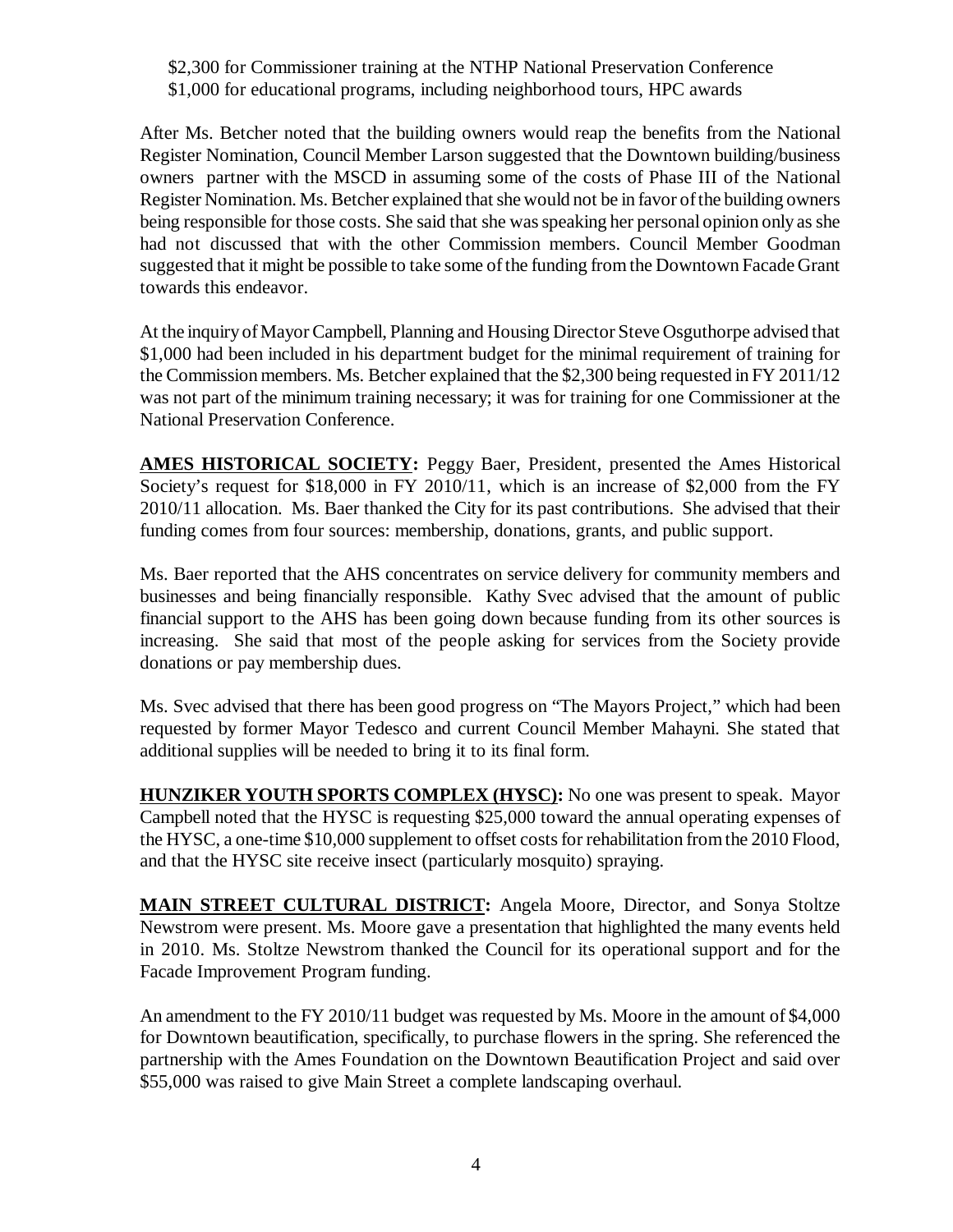Ms. Moore also presented the request for \$35,000 (\$30,000 will be used for operational support and \$5,000 for beautification maintenance downtown, including flowers, plants, and holiday lights.)

The Council was told that the MSCD will kick off its new farmers' market on June 25, 2011. The exact location is pending Council approval, but hoped to be on Main Street in front of Tom Evans Plaza.

At the inquiry of Council Member Davis, City Manager Schainker gave the funding history for the MSCD. Ms. Moore advised that the MSCD's total budget continues to grow; it is currently just over \$100,000.

**ISU HOMECOMING ACTIVITIES:** No one was present from the ISU Alumni Association, which had requested \$1,500 in funding for the Pancake Feed on Central Campus to be held the Friday night of ISU's Homecoming Celebration.

**AMES CONVENTION & VISITORS BUREAU:** Dan Culhane, President, Ames Chamber and Economic Development, requested the City's support of a project to create new signage at the airport. An estimate of \$9,000 has been received. The City of Ames and Iowa State University would each pay \$3,000, with the Chamber of Commerce and the Visitors and Convention Bureau covering the remaining \$3,000.

**AMES ECONOMIC DEVELOPMENT COMMISSION (AEDC):** Mr. Culhane also requested that the City increase its funding of the AEDC from \$90,000 to \$150,000 for FY 2011/12. In addition, it was requested that the current agreement be amended to include \$30,000 additional funding for FY 2010/11.

**VEISHEA: Mike Weber and B. J. ???**, representing VEISHEA 2011, requested \$8,000 from the City to cover the Late Night Pancake Feed (\$2,000) and free entertainment events (\$6,000). A letter outlining the planned events for this year's celebration was distributed to the Council.

**UNITED AMES:** Josh Kriz, representing AmeriCorp Vista for United Ames, reported that United Ames had a very successful year. He noted that it had achieved a 501c3 status. At the inquiry of Council Member Goodman, Mr. Kriz advised that United Ames had applied for 22 community, state, or foundation grants in 2010. The total amount received (\$9,503) did not include volunteer labor.

Mr. Kriz announced that no federal funding will be received to support a VISTA volunteer for FY 2011/12. City Manager Schainker noted that \$5,000 had been built in the budget. Mr. Kriz noted that the request he was presenting was in addition to that amount.

Mr. Kriz presented options for funding, as follows:

- 1. \$35,000 to support one full-time staff person who would serve as the Executive Director for United Ames from 7/01/2011 to 6/30/2012
- 2. \$15,000 to support one part-time staff person who would serve as the Executive Director for United Ames from 7/01/2011 to 6/30/2012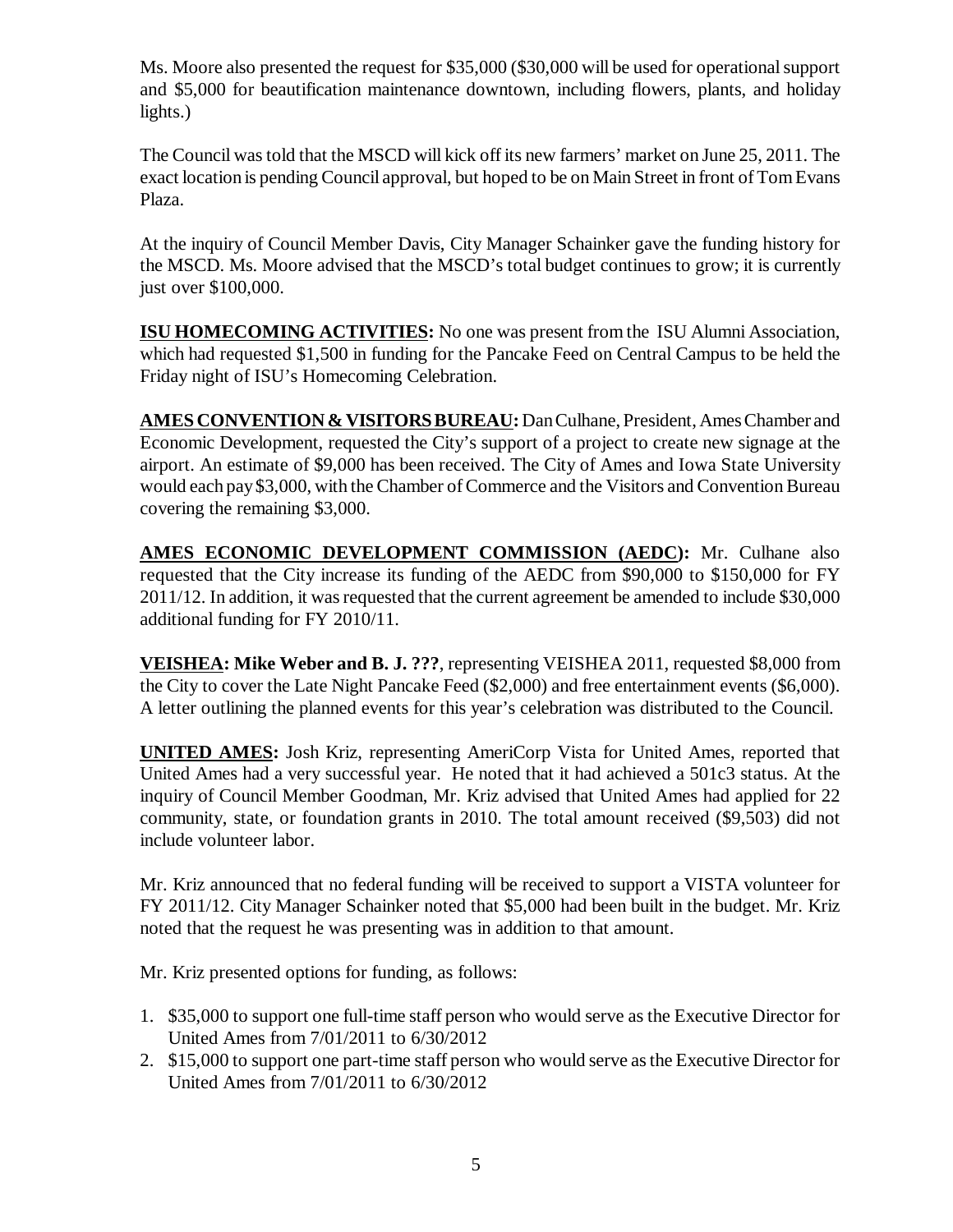**A MID-IOWA ORGANIZING STRATEGY (AMOS):** No one was present from AMOS; however, City Manager Schainker noted that a letter from Allan and Mary Jean Baker, Coordinators of AMOS, had been received. Said letter requested that whatever monies remain from the original \$20,000 that was set aside to be spent on research and education concerning sustainability be carried over into FY 2011/12. The monies would be used for more sustainability education.

**PUBLIC INPUT ON CIP:** Mayor Campbell asked if there was anyone else wishing to provide additional public input on the Capital Improvements Plan

Susie Petra, 2011 Duff Avenue, Ames, noted that the \$6.6 million Capital Improvements Plan project had been removed for the bridge needed to facilitate development of the Fieldstone project. Ms. Petra noted that the \$6.6 million was primarily to benefit one private corporation. She made reference to a petition signed by 2,700 citizens to keep Carr Pool open for a limited number of hours during the summer. According to Ms. Petra, the cost to operate Carr Pool would be only a small fraction of the \$6.6 million budgeted for the "Friedrich bridge;" Carr Pool is only ½ of 1% of the City budget, yet Council has refused to consider retaining Carr Pool. Ms. Petra asked the Council to "mothball" Carr Pool. She said that "mothballing" would cost the City nothing. Ms. Petra noted that the League of Women Voters is taking a survey on recreational opportunities in Ames, which may also shed some light on the need to keep Carr Pool.

Lad Grove, 218 SE 16<sup>th</sup> Street, Ames, speaking on behalf of the Ames Rental Association, commented on the proposed rate increase for rental properties. He said that the increase of \$3.38/unit (19%) for 11,915 rental units would place another financial obligation on rental property owners, who are not in a "flush rental situation."

Mr. Grove presented three options: (1) Take any additional revenue that is needed for the Inspections Division from taxes; (2) Encourage the Inspections Department to become more efficient in the way that they conduct inspections. Mr. Grove noted that an inordinate amount of time is being taken by inspectors for single-family homes that already have Letters of Compliance. (3) Increase the inspections schedule from three years to five years.

Judy Lemish, 327 S. Maple, Ames, noted the increase over the planned revenue reported from the Furman Aquatic Center. She would like to see the cost of the seasonal pass lowered; \$91 was cost-prohibitive for many persons. Ms. Lemish also asked that the City consider offering a monthly pass option at the Aquatic Center.

The meeting recessed at 7:23 p.m. and reconvened at 7:30 p.m.

**SALARIES FOR COUNCIL APPOINTEES:** Council Member Goodman reported on the evaluation process for City Council appointees Steve Schainker, City Manager, and Doug Marek, City Attorney. He and Council Member Wacha comprised the evaluation team; they had received feedback from the Mayor and other Council members. Council Member Goodman commended both appointees for their time commitment, leadership, and excellent work.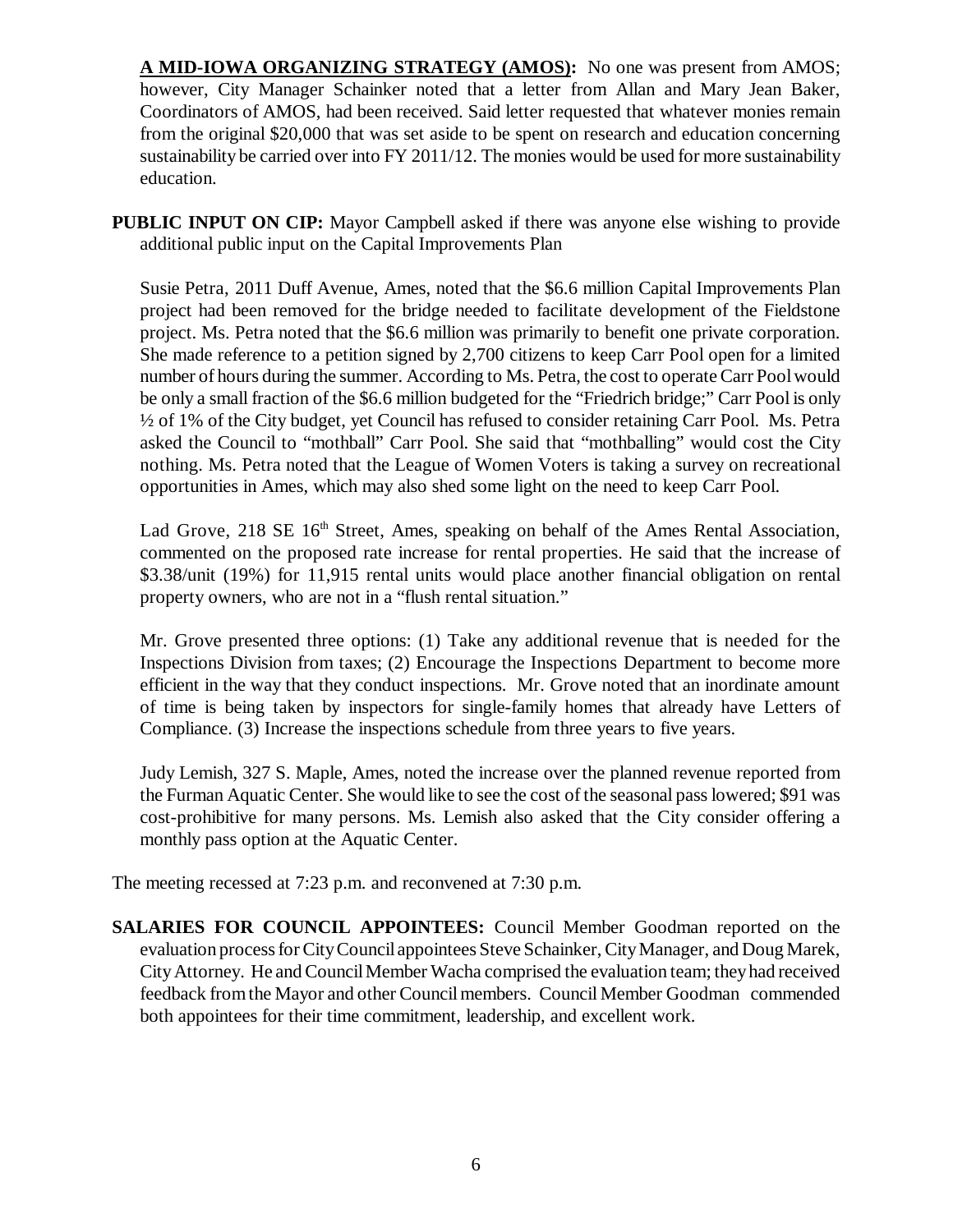Moved by Goodman, seconded by Wacha, to set the following appointees' salaries for FY 2011/12:

| City Manager:  | Base Pay:              | \$181,044.35 (an increase of \$4,845.47) |
|----------------|------------------------|------------------------------------------|
|                | Deferred Compensation: | 28,188.61                                |
|                | Vehicle Allowance:     | 6,000.00                                 |
| City Attorney: |                        | \$136,085.42 (an increase of \$2,094.54) |

Roll Call Vote: 6-0. Motion declared carried unanimously.

**AMENDMENTS TO 2011/16 CAPITAL IMPROVEMENTS PLAN (CIP):** City Manager Schainker noted that the City Council, on January 25, 2011, removed the \$6.6 million North Dakota Overpass Project (Page 20).

Finance Director Pitcher distributed a new Page 119 pertaining to the Community Gathering Venue. Council Member Goodman noted that the wording on that page did not exactly match the wording of his motion made on January 25, 2011.

Moved by Goodman, seconded by Mahayni, to insert new Page 119 for the Community Gathering Venue, with the wording as proposed by staff and the cost showing as \$1,000,000. Vote on Motion: 6-0. Motion declared carried unanimously.

City Manager Schainker suggested that the Power Plant/Mary Greeley Steam Plant project in the amount of \$800,000 (Page 63) be eliminated from the 2011/16 CIP since MGMC has decided not to proceed.

Moved by Goodman, seconded by Mahayni, to eliminate the Power Plant/Mary Greeley Steam Plant project from the first year of the 2011/16. Vote on Motion: 6-0. Motion declared carried unanimously.

Council Member Orazem recommended that if there are ways to use waste heat from the Power Plant, those should be pursued.

Moved by Larson, seconded by Orazem, to amend the 2011/16 CIP to move the Downtown Facade Program from the Hotel/Motel Tax Fund to Local Option Sales Tax Fund.

Council Member Goodman stated his opinion that the Facade Grant is economic development, and moving it to Local Option Sales Tax, especially in light of the information presented by Duane Pitcher at this meeting. City Manager Schainker again reviewed the Hotel/Motel Tax Fund on Page 31 of the draft budget. With the direction given by the Council tonight, an additional \$60,000 will be expended (additional funding for the AEDC from \$90,000 to \$150,000). The Downtown Facade Grant would fit under the category of community betterment as well as economic development. Council Member Larson offered his opinion that hiring the person fits more closely under economic development than the Facade Program does.

Vote on Motion: 5-1. Voting aye: Davis, Larson, Mahayni, Orazem, Wacha. Voting nay: Goodman. Motion declared carried.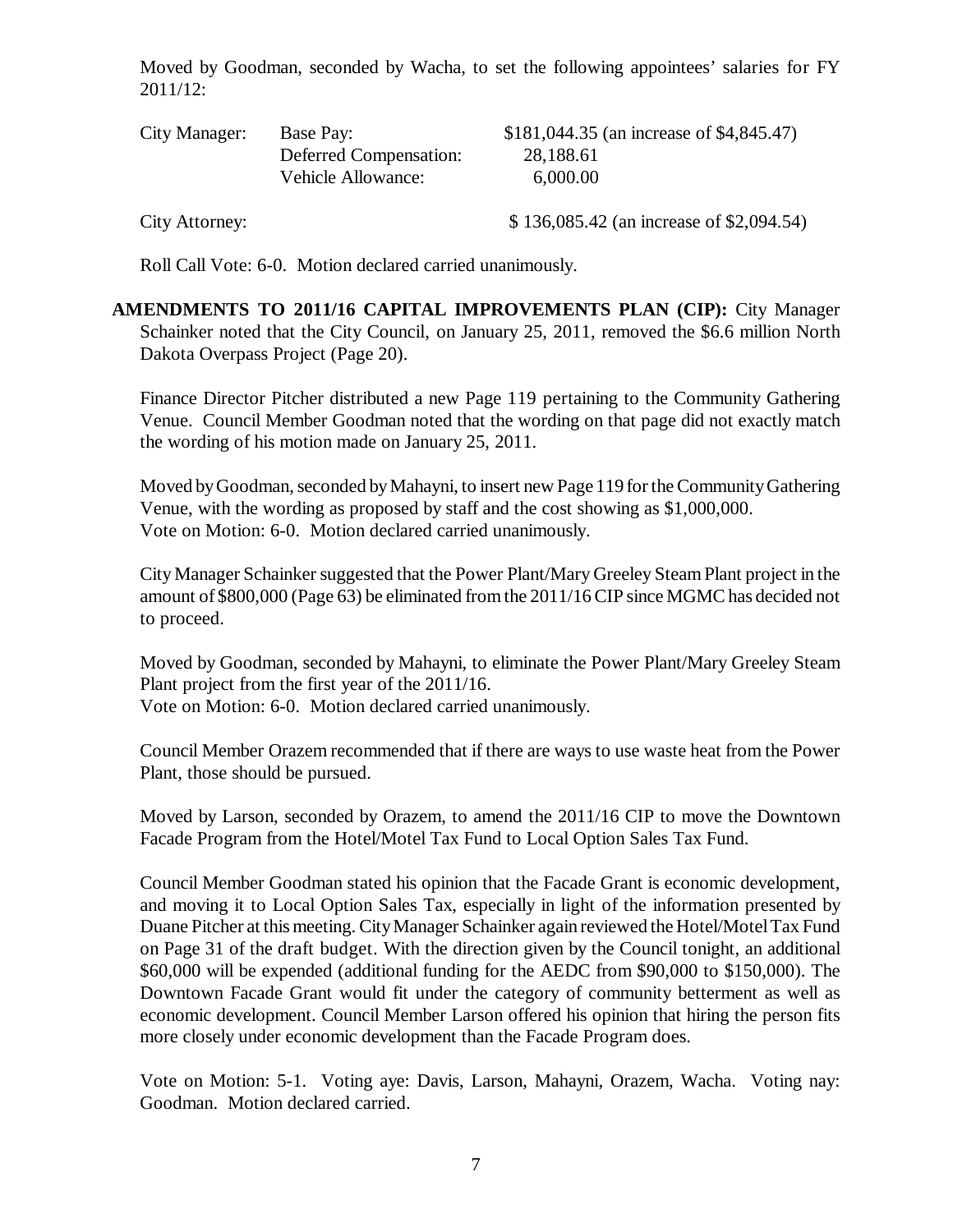**APPROVAL OF 2011/16 CIP, AS AMENDED:** Moved by Goodman, seconded by Mahayni, to approve the Capital Improvements Plan for 2011/16, as amended with the above-named changes made by staff.

Vote on Motion: 6-0. Motion declared carried unanimously.

**AMENDMENTS TO PROPOSED FY 2010/11 BUDGET:** Historic Preservation Commission. Council Member Goodman asked if members of any other Commission/Board receive training paid for by the City. Mayor Campbell stated that no other Commission or Board members are sent at the City's expense to training. Council Member Davis said it was his preference that any additional training needed should be received by City staff members. Ms. Betcher noted that there is no money budgeted in the Planning and Housing Department budget for training of Commission members in 2010/11. Council Member Larson said he would like to see the \$1,000 budgeted for education be used to educate the public on the benefits of historic preservation.

Council Member Larson expressed his desire to assist with the National Register Nomination for Downtown. He thought that part of the Facade Improvements allocation could be used for this project, perhaps on a 50% match basis. Mr. Larson noted that \$8,325 was needed to fund Phase II and \$19,300 for Phase III.

Moved by Larson, seconded by Goodman, to amend the 2010/11 Budget to allocate \$15,000 from unused funds in the Downtown Facade Grant Fund on a matching-fund basis for Phase II and Phase III of the National Register Nomination for Downtown. Motion withdrawn.

Council Member Goodman said that it appears that can be great economic benefit from it, but it is not as easily understood as are the benefits from the Downtown Facade Program. If the project cannot be started until there are enough persons to support the match, the project would either not happen or happen very, very slowly. Council Member Orazem raised a concern about who would be contributing to the match.

Moved by Goodman, seconded by Larson, to amend the 2010/11 Budget to allocate \$27,625 from unused funds in the Downtown Facade Grant Fund (Hotel/Motel) for Phase II and Phase III of the National Register Nomination for Downtown.

Vote on Motion: 5-0. Motion declared carried unanimously.

Council Member Orazem noted that by allocating this funding, it demonstrates the City's partnering with the MSCD towards the requirements of the Main Street Iowa Challenge Grant.

Council Member Davis asked if the Library Foundation could sponsor all or part of the National Register Nomination of the Ames Public Library. Library Director Art Weeks advised that the Foundation Board will be meeting on Thursday, February 10; it will be on the agenda for that meeting.

Moved by Goodman to amend the 2010/11 Budget by \$785 for training of Commission members that has not already been programmed into the budget.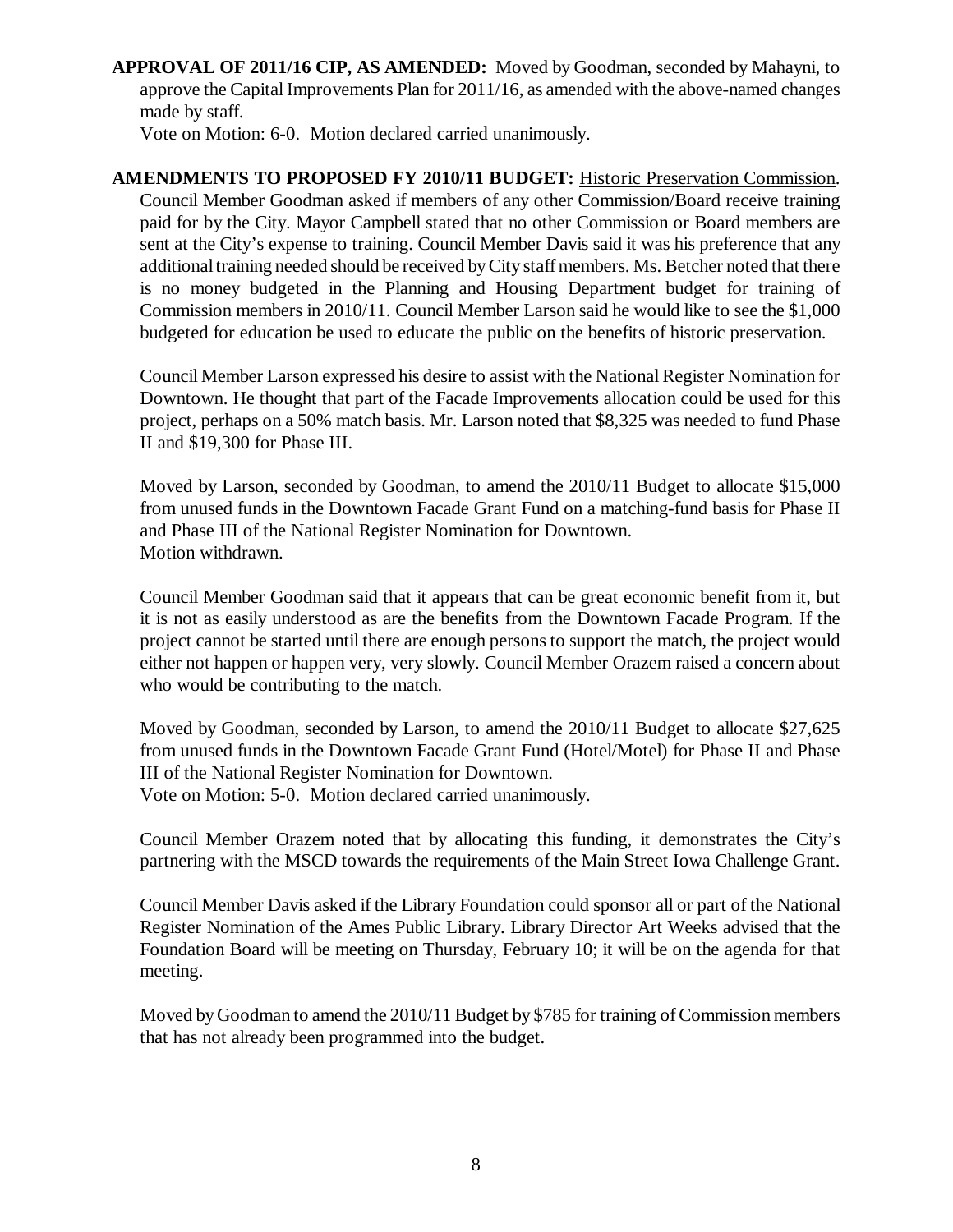City Manager Schainker noted that reimbursement to Commission members for training already taken would go against City policy. Finance Director Pitcher concurred as travel is supposed to be pre-approved. Mr. Schainker noted that funding for future training could be allocated.

Motion withdrawn.

The telephonic connection with Council Member Wacha was lost.

Moved by Goodman, seconded by Mahayni, to amend the 2010/11 Budget by \$30,000 for the Revision of Chapter 31 of the *Ames Municipal Code* and \$1,000 for educational programs, said allocations coming out of the General Fund.

Discussion ensued on the revisions needed to Chapter 31.Council Member Larson said that normally the Council would receive a staff report on something of that magnitude. City Manager Schainker noted that if the project was going to be funded out of the current year's budget, there is still time to get more information before final amendments go to Council in May. He suggested that staff provide more information to the Council on the revisions to Chapter 31 of the *Municipal Code* before a funding allocation is decided upon. Regarding the grant, Council Member Orazem said he would like to know how much could be in cash and how much could be in-kind. Council Member Goodman would like to see alternatives – the products that would be produced and the costs, and if there is a grant match. Planning and Housing Director Osguthorpe advised that the deadline for submitting the state grant is May 15.

Motion withdrawn.

It was decided that final amendments to the 2010/11 budget would be approved in May. Council Member Goodman requested to have a report from staff no later than March or April 2011 at the latest providing more information on the revisions needed to Chapter 31 of the *Municipal Code*.

Moved by Goodman, seconded by Mahayni, to amend the 2010/11 Budget by \$1,000 out of the General Fund for educational programs.

Council Member Larson stated his belief that the budget should be increased to \$3,000.

Moved by Larson, seconded by Mahayni, to amend the motion to increase the amount to \$3,000 for educational programs. Amendment withdrawn.

Vote on Original Motion: 5-0. Motion declared carried unanimously.

Ames Historical Society. Moved by Larson, seconded by Mahayni, to allocate \$2,000 more out of Local Option Tax Fund (for a total of \$18,000 in FY 2011/12) in order to accomplish The Mayors' Recognition Project.

Council Member Goodman said that motion implies to him that in future years (after 2011/12) that number would go back to \$16,000.

Vote on Motion: 5-0. Motion declared carried unanimously.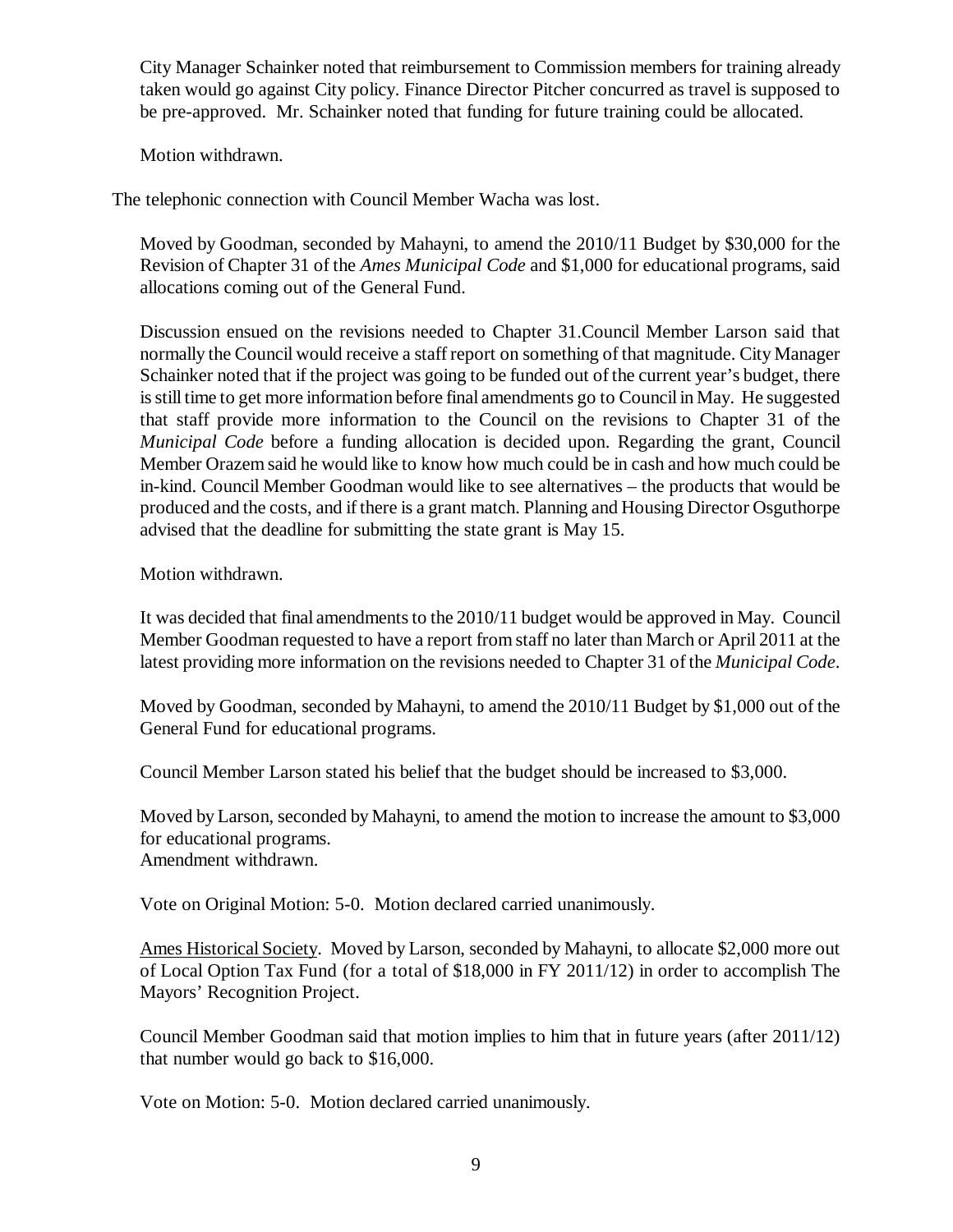Hunziker Youth Sports Complex. Moved by Mahayni, seconded by Orazem, to amend the 2010/11 Budget to increase the allocation by \$10,000 (from General Fund balance) for funding flood-related repairs.

Council Member Mahayni noted that the HYSC is mainly funded and managed by volunteers. Council Member Larson noted his concern over recurring flooding and the setting of a precedent of funding repairs caused by flooding.

It was noted that the \$25,000 allocation for operational expenses was already programmed into the Budget.

Vote on Motion: 5-0. Motion declared carried unanimously.

Main Street Cultural District. Council Member Orazem stated his concern over the request that the City buy flowers every year. He is in favor of extending the beautification project to Kellogg Avenue and in front of the old depot.

Moved by Larson, seconded by Mahayni, to amend the 2010/11 Budget to include \$4,000 for flowers and allocate \$30,000 in FY 2011/12 (from Local Option Tax fund), which would include \$5,000 of plantings or other beautification items.

Council Member Goodman noted that parking revenues are lost every year when waivers of parking enforcement are approved.

Vote on Motion: 4-1. Voting aye: Davis, Larson, Mahayni, Orazem. Voting nay: Goodman. Motion declared carried.

Ames Convention & Visitors Bureau (ACVB)/Airport Signage. Moved by Goodman, seconded by Mahayni, to amend the 2010/11 Budget by \$3,000 for airport signage, said amount to be allocated from the General Fund Balance, contingent upon Iowa State University contributing \$3,000 and the Chamber and ACVB jointly covering the remaining \$3,000. Vote on Motion: 5-0. Motion declared carried unanimously.

Economic Development Coordinator. City Manager Steve Schainker presented three models for facilitating a new position who would be assist with the recruitment or expansion of businesses in Ames, assist entrepreneurs navigate through the various city, state, and federal approval processes, and assist entrepreneurs in obtaining the services available through the Small Business Development Center. The pros and cons of each model were given by Mr. Schainker.

Model I. The new position would be part of the Ames Economic Development Commission (AEDC) and would be supervised solely by the Director of the AEDC. This would cost the City an additional \$60,000, increasing the annual contribution to the AEDC to \$150,000/year. This model provides for the lowest cost to the City.

Model II. The new position would be part of the City of Ames organization and be supervised solely by the City Manager. The cost would be an additional \$71,000/year.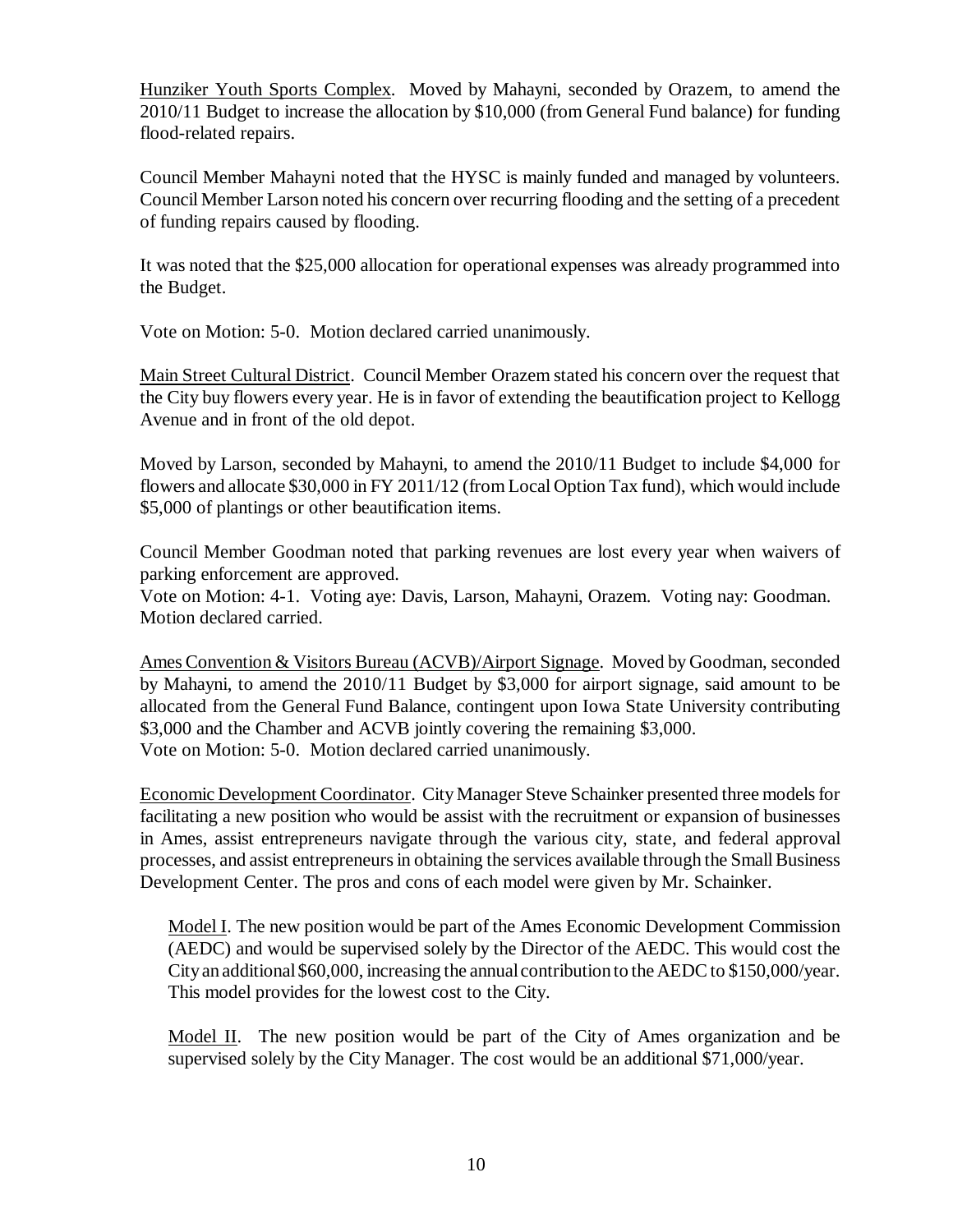Model III. The new position would be officially part of the AEDC organization and paid in accordance with its pay plan. The decision to hire, fire, set annual compensation decisions, and give ongoing supervision would be made jointly by the AEDC Director and Ames City Manager. The person would represent both the AEDC and the City of Ames.

Council Member Mahayni recalled the discussion that prompted the request for the new position. He pointed out that there had been reported difficulties within the City organization by people hoping to start or expand a business. Mr. Mahayni believes that it is more than a publicity campaign.

Council Member Larson advocated for Model III. He likes the idea of a partnership with the AEDC for this new position.

Council Member Goodman pointed out that for the first time in a long time the City Council has an opportunity to create a "face of business" in the City. He thinks it is crucial that the position be within the City organization.

Council Member Larson said that it appeared that Option III seemed to be the most preferable to the majority of the Council, but the physical location of the office seemed to be the issue. He thought that detail could be worked out between City Manager Schainker and AEDC Director Culhane.

Moved by Larson, seconded by Orazem, to approve Option III. Vote on Motion: 5-0. Motion declared carried unanimously.

Homecoming 2011 Request. City Manager Schainker recommended that funding not be allocated at this time; any future allocation could be taken out of 2010/11 Council Contingency. Council Member Davis cited his preference that any allocation by \$1,000.

VEISHEA. Moved by Davis, seconded by Orazem, to amend the 2010/11 Budget by \$8,000 (from General Fund) for pancakes and entertainment events.

Vote on Motion: 4-1. Voting aye: Davis, Goodman, Mahayni, Orazem. Voting nay: Larson. Motion declared carried.

Council Member Larson said he would like a certain dollar amount be allocated for ISU activities with input from the GSB.

United Ames. Assistant City Manager Lundt noted that there is \$2,000 in the City Manager's budget.

Moved by Goodman, seconded by Orazem, to allocate \$13,000 (from Local Option Tax fund) to United Ames in 2011/12 to support a part-time staff person who will serve as the Executive Director for United Ames.

Council Member Orazem sees this request as a human service agency request; therefore, bypassing the ASSET process. Mr. Kriz said that United Ames did not meet the criteria in that it was not in existence for at least one year.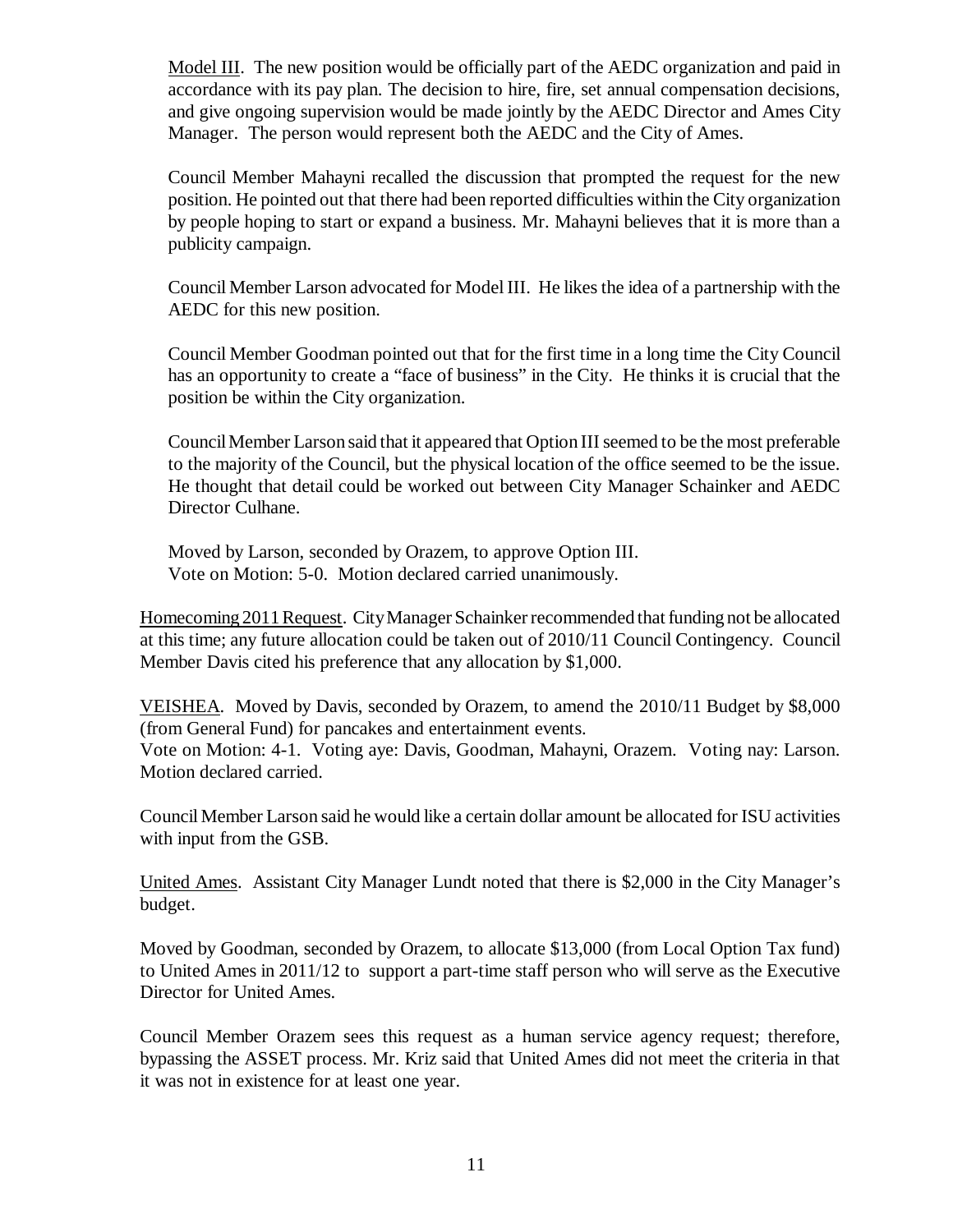Moved by Larson, seconded by Goodman, to amend the motion to indicate that the funding would cease after one year in anticipation of United Ames becoming an ASSET agency.

Council Member Davis expressed his concern that ASSET might not fund United Ames and United Ames will be back to asking for funding by the City Council.

Vote on Amendment: 5-0. Motion declared carried unanimously. Vote on Motion, as amended: 5-0. Motion declared carried unanimously.

Public Art Commission. Moved by Larson, seconded by Orazem, to approve a carry-over of \$600 for the Public Art Commission. Vote on Motion: 5-0. Motion declared carried unanimously.

Moved by Mahayni, seconded by Davis, to approve all budget amendments to the 2010/11 Budget. Vote on Motion: 5-0. Motion declared carried unanimously.

Moved by Mahayni, seconded by Goodman, to set March 1, 2011, as the date of public hearing on the proposed budget amendments for FY 2010/11. Vote on Motion: 5-0. Motion declared carried unanimously.

#### **APPROVAL OF PROPOSED BUDGET FOR FY 2010/11, AS AMENDED:** (Motion made

during the budget hearing on February 1, 2011.) Vote on Motion: 5-0. Motion declared carried unanimously.

Moved by Orazem, seconded by Larson, to set March 1, 2011, as the date of final public hearing on the proposed budget for FY 2011/12. Vote on Motion: 5-0. Motion declared carried unanimously.

# The meeting recessed at 9:15 p.m. and reconvened at 9:20 p.m.

### **REGULAR MEETING OF THE AMES CITY C COUNCIL**

**CALL TO ORDER:** Mayor Campbell called the Regular Meeting of the City Council to order at 9:20 p.m.

**CONSENT AGENDA:** Moved by Davis, seconded by Larson, to approve the following items on the Consent Agenda:

- 1. Motion approving payment of claims
- 2. Motion approving minutes of Regular Meeting of January 25, 2011, and Special Meetings of January 28 and February 1, 2, and 3, 2011
- 3. Motion approving Report of Contract Change Orders for January 16-31, 2011
- 4. Motion approving certification of civil service applicants
- 5. Motion approving renewal of the following beer permits, wine permits, and liquor licenses:
	- a. Class E Liquor, C Beer, & B Wine Campustown Liquor, 218 Welch Avenue, Suite 3
	- b. Class C Liquor & Outdoor Service Mickey's Irish Pub, 109 Welch Avenue
	- c. Class C Liquor El Azteca, 2727 Stange Road
	- d. Class E Liquor, C Beer, and B Wine Fareway Store #093, 3619 Stange Road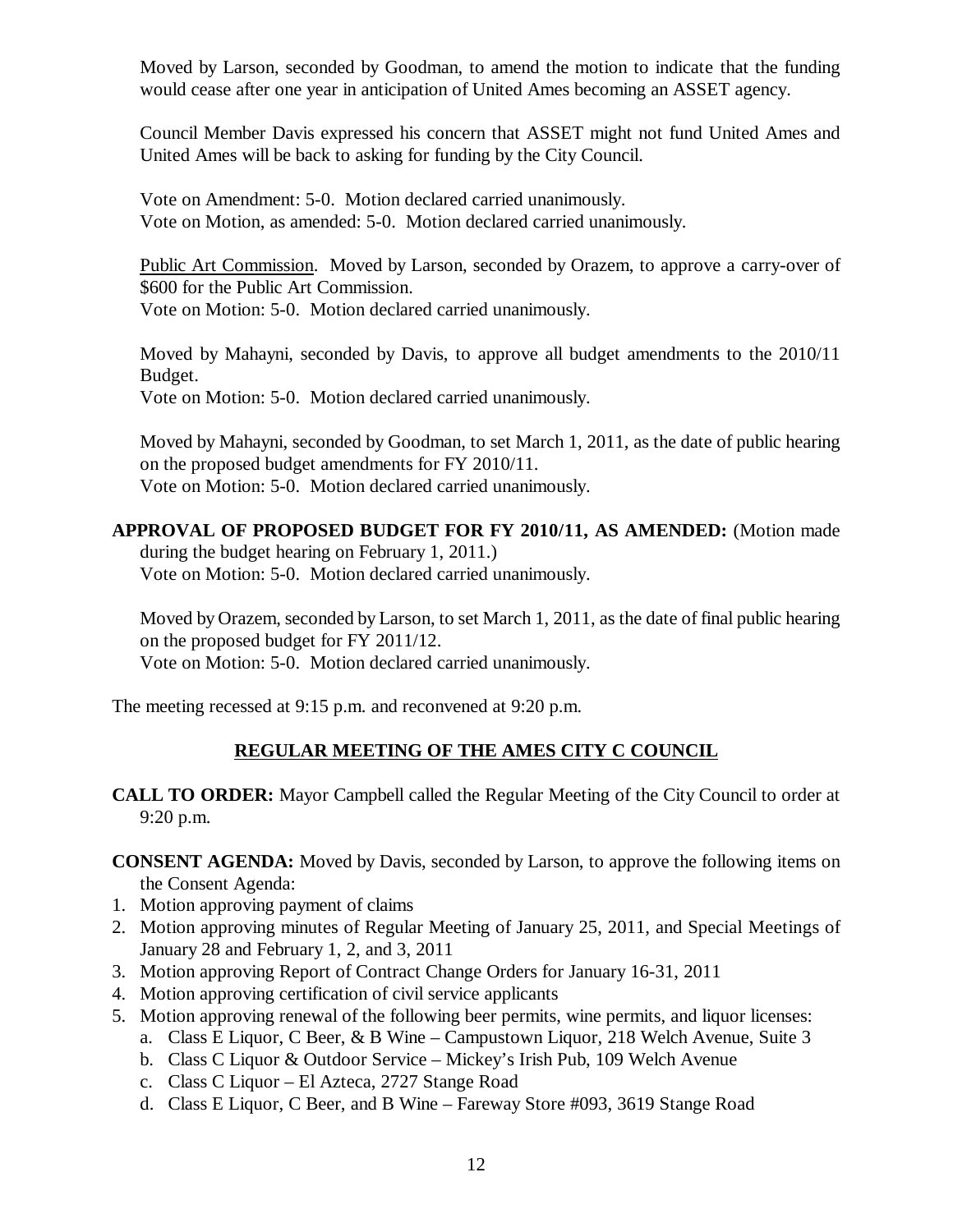- e. Class E Liquor, C Beer, and B Wine Fareway Store #386, 619 Burnett Avenue
- f. Class B Liquor Holiday Inn Ames, 2609 University Boulevard
- g. Class C Beer and B Wine Gateway Expresse, 2400 University Boulevard
- h. Class E Liquor, C Beer, and B Wine Wal-Mart Supercenter #4256, 534 South Duff Avenue
- i. Special Class C Liquor w/Outdoor Service Stomping Grounds, 303 Welch Avenue, #101
- 6. Motion approving 2010 Resource Recovery Annual Report
- 7. RESOLUTION NO. 11-040 approving and adopting Supplement No. 2011-1 to *Municipal Code*
- 8. RESOLUTION NO. 11-041 setting date of public hearing for February 22, 2011, on issuance of \$6,640,000 Essential Corporate Purpose General Obligation Bonds and \$310,000 General Corporate Purpose General Obligation Bonds and Associated Tax Levy for Debt Service
- 9. RESOLUTION NO. 11-042 approving 2011 Urban Revitalization tax exemption requests
- 10. RESOLUTION NO. 11-043 rejecting the single proposal received and approving Contract Change Order No. 1 in the amount of \$41,400 to MCG Energy Solutions, LLC, for extension of the existing contract by an additional six months
- 11. RESOLUTION NO. 11-044 approving Wholesale Services Agreement with MidAmerican Energy for transmission service
- 12. RESOLUTION NO. 11-045 awarding contract to Controls International, Inc., of Dallas, Texas, in the amount of \$60,936.31 for Power Plant Damper Drives
- 13. RESOLUTION NO. 11-046 approving renewal of contract with RESCO of Ankeny, Iowa, for Electric Distribution Transformers
- 14. RESOLUTION NO. 11-047 approving Change Order No. 4 to Boiler Retube Engineering Services Contract at Power Plant
- 15. RESOLUTION NO. 11-048 accepting completion of 2010/11 CDBG Public Facilities Neighborhood Infrastructure Improvements Program (North  $4<sup>th</sup>$  Street)
- 16. RESOLUTION NO. 11-049 accepting completion of 2009/10 CyRide Route Pavement Improvements (Knapp Street and Ash Avenue)
- 17. RESOLUTION NO. 11-050 accepting completion of Vet Med Substation Electrical Materials (Bid No. 1 - 69-kV Switches and Bid No. 3 - Steel Structures)
- 18. RESOLUTION NO. 11-051 accepting completion of Vet Med  $SF<sub>6</sub>$  Circuit Breakers
- 19. RESOLUTION NO. 11-052 approving Plat of Survey for property located at 129 Hayward Avenue

Roll Call Vote: 5-0. Resolutions declared adopted unanimously, signed by the Mayor, and hereby made a portion of these minutes.

**PUBLIC FORUM:** Craig Sheets, Southern California, said that he had been speaking for the past eight years on drug trafficking, weapons expediting, DNA altering (terrestrial), storage of P2P, which is used to make methamphetamine. Mr. Sheets showed a series of pictures in support of his contentions.

## **NEW 8-MONTH CLASS B BEER PERMIT & OUTDOOR SERVICE FOR HOMEWOOD**

- **GOLF COURSE:** Moved by Davis, seconded by Mahayni, to approve a new 8-Month Class B Beer Permit & Outdoor Service for Homewood Golf Course, 401 E. 20<sup>th</sup> Street. Vote on Motion: 5-0. Motion declared carried unanimously.
- **NEW CLASS C LIQUOR LICENSE FOR THE 5 & DIME:** Moved by Davis, seconded by Mahayni, to approve a new Class C Liquor License for The 5 & Dime,  $115 - 5<sup>th</sup>$  Street. Vote on Motion: 5-0. Motion declared carried unanimously.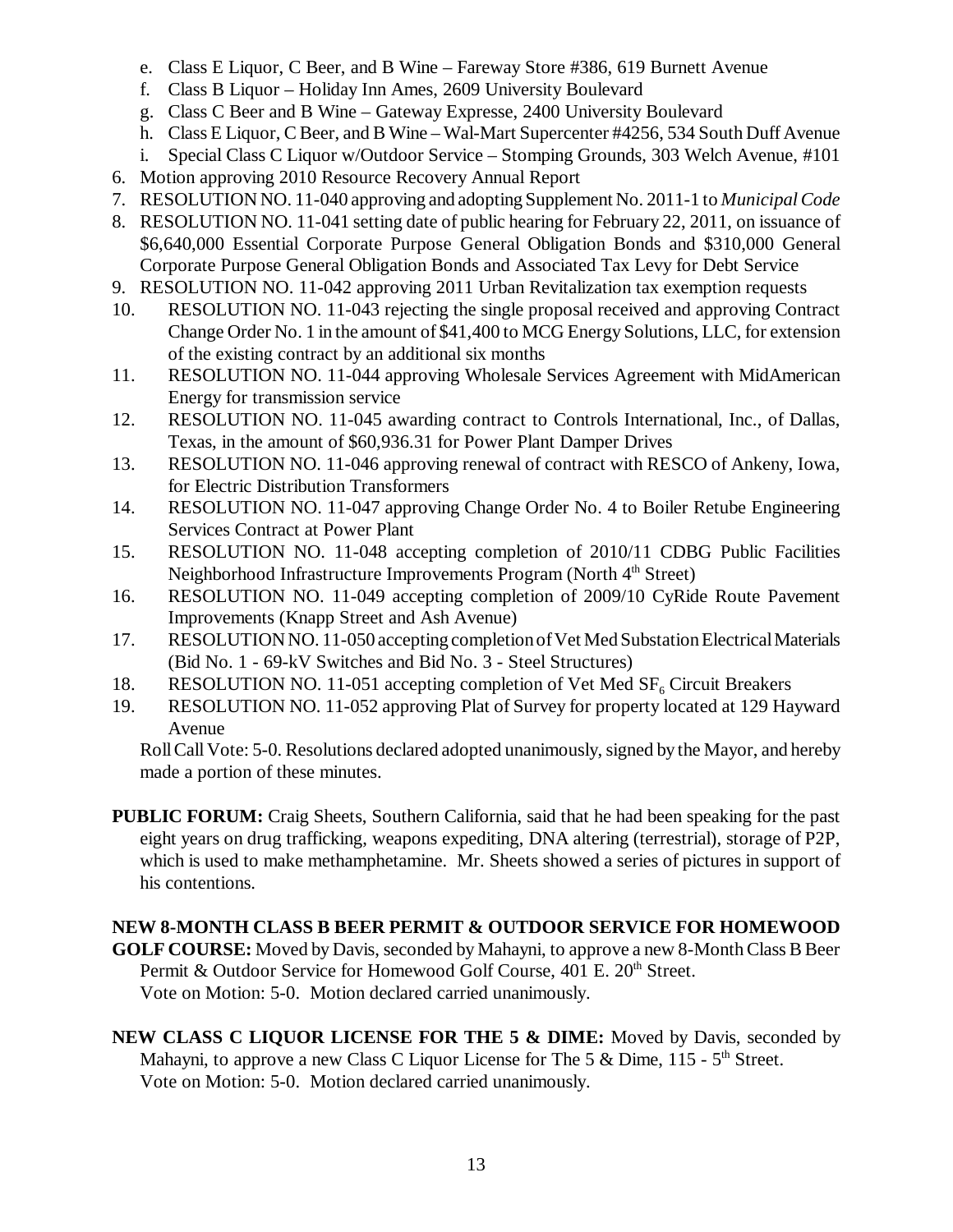**HEARING ON INTERMODAL FACILITY:** Mayor Campbell opened the public hearing. Transit Director Sheri Kyras noted that the Operating Agreement had not been finalized. Therefore, the public hearing and consideration of the construction bid award needed to be continued until the February 22, 2011, City Council meeting.

Moved by Davis, seconded by Mahayni, to continue the public hearing and delay award of the Intermodal Facility construction contract until the February 22, 2011, City Council meeting. Vote on Motion: 5-0. Motion declared carried unanimously.

**HEARING ON VACATING FORMER SUMNER AVENUE RIGHT-OF-WAY AND ALLEY RIGHT-OF-WAY IN KINGSBURY'S ADDITION:** The public hearing was opened by the Mayor. No one asked to speak, and the hearing was closed.

Moved by Davis, seconded by Goodman, to pass on first reading an ordinance vacating the former Sumner Avenue right-of-way and alley right-of way in Kingsbury's Addition. Roll Call Vote: 5-0. Motion declared carried unanimously.

# **HEARING ON SALE OF VACATED SUMNER AVENUE RIGHT-OF-WAY AND ALLEY RIGHT-OF-WAY IN KINGSBURY'S ADDITION:** The Mayor opened the hearing and closed

same after no one came forward to speak.

Moved by Davis, seconded by Goodman, to adopt RESOLUTION NO. 11-053 approving the sale of the rights-of-way, as follows: Pieces F and J to JMH Corporation in the amount of \$17,260.85; Pieces A, B, D, G, H, and I to BMB Land Company LC in the amount of \$90,390.01; and Pieces C and E to BBNC LLC in the amount of \$27,901.78, contingent upon adoption of the Ordinance vacating the rights-of-way.

Roll Call Vote: 5-0. Resolution declared adopted unanimously, signed by the Mayor, and hereby made a portion of these minutes.

**HEARING ON REZONING PROPERTY AT 712 SOUTH 16<sup>TH</sup> STREET: Planning and** Housing Director Osguthorpe noted that the extension of Grand Avenue is programmed into the Long-Range Transportation Plan. However, there is no funding identified for that project. In discussions with the Public Works Director, staff is not recommending the reservation of right-ofway for the future extension of Grand Avenue along the eastern border of the site in question.

Council Member Larson noted comments that he had heard throughout the community about the number of apartments that are being built in the area in question. Council Member Goodman noted that at some point in the future, the Council might want to revisit the change made to the Land Use Policy Plan so that some land is reallocated to Commercial.

The public hearing was opened by Mayor Campbell. There was no one wishing to speak, and the Mayor closed the hearing.

Moved by Davis, seconded by Orazem, to pass on first reading an ordinance rezoning property at 712 South 16<sup>th</sup> Street from Highway-Oriented Commercial (HOC) to Residential High Density (RH).

Roll Call Vote: 5-0. Motion declared carried unanimously.